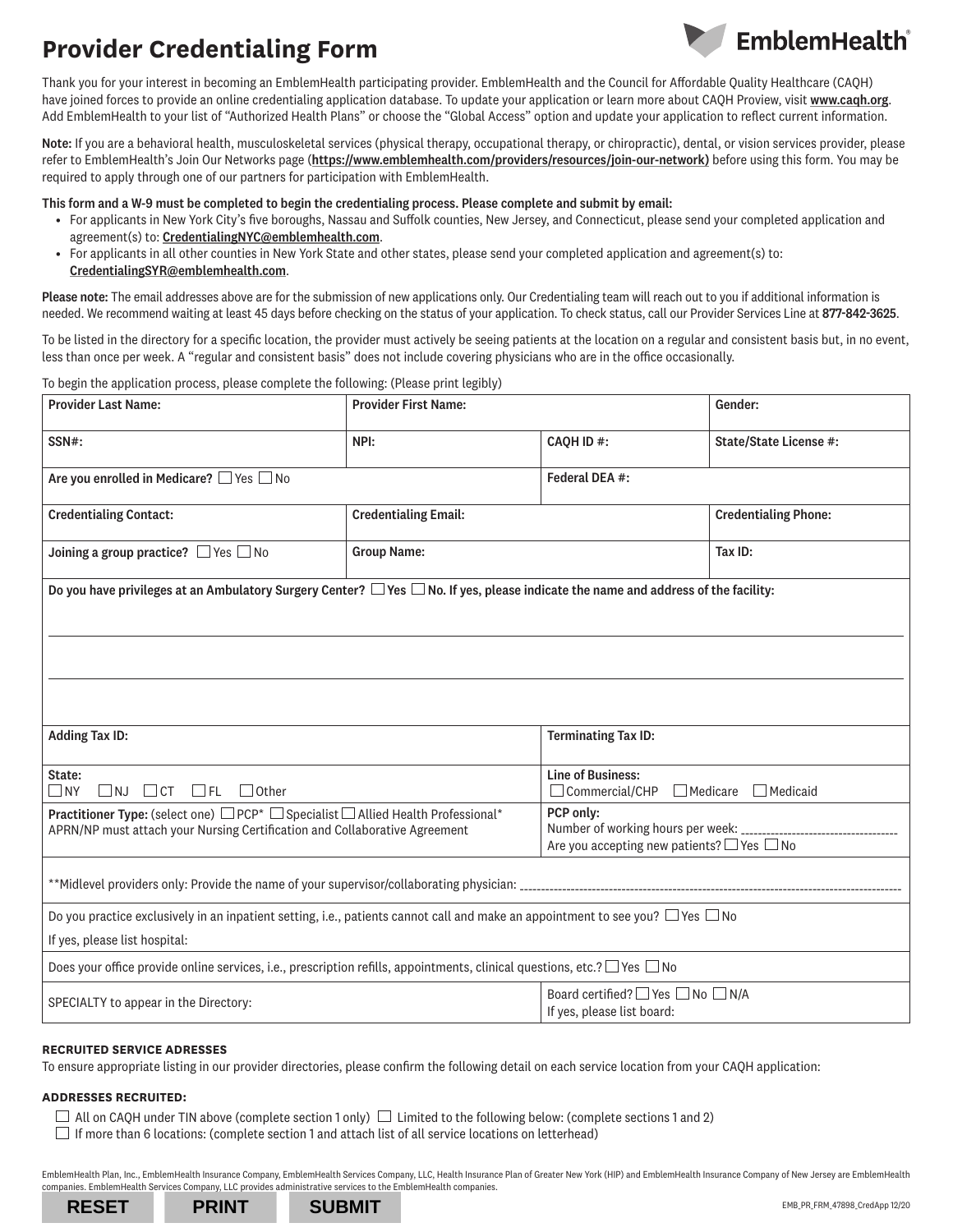(Continued)

| <b>SECTION 1: PRIMARY LOCATION</b>                                                                                                           |                                                                       |                                                                               |  |  |
|----------------------------------------------------------------------------------------------------------------------------------------------|-----------------------------------------------------------------------|-------------------------------------------------------------------------------|--|--|
| 1. Address:                                                                                                                                  | Service Address: □ Yes □ No                                           |                                                                               |  |  |
|                                                                                                                                              |                                                                       | Can patients make appointments with you at this address? $\Box$ Yes $\Box$ No |  |  |
|                                                                                                                                              | Should location print in the Directory? $\Box$ Yes $\Box$ No          |                                                                               |  |  |
| <b>Appointment Phone #:</b>                                                                                                                  | Are there any age restrictions to your practice? $\Box$ Yes $\Box$ No |                                                                               |  |  |
| Ages: $\Box$ 0 - 20 yrs $\Box$ 21 yrs and over OR $\Box$ Indicate minimum age _____________________ indicate maximum age ___________________ |                                                                       |                                                                               |  |  |
| $\Box$ (In-Office) $\Box$ (Inpatient hospital) $\Box$ (Outpatient hospital) $\Box$ (Ambulatory surgical center)                              |                                                                       |                                                                               |  |  |
| Do you see patients on a regular and consistent basis, at least one day a week, in the above location? $\Box$ Yes $\Box$ No                  |                                                                       |                                                                               |  |  |
| $\Box$ Practice<br>□ Other Street Address:<br>Payment address same as:<br>$\Box$ Mailing                                                     |                                                                       |                                                                               |  |  |
| City:                                                                                                                                        | State:                                                                | ZIP:                                                                          |  |  |
| Mailing address same as:<br>$\Box$ Practice<br>$\Box$ Mailing<br>Other Street Address:                                                       |                                                                       |                                                                               |  |  |
| City:                                                                                                                                        | State:                                                                | ZIP:                                                                          |  |  |
| Mailing Office Phone #:                                                                                                                      | Mailing Office Fax #:                                                 |                                                                               |  |  |
| <b>SECTION 2: ADDITIONAL OFFICES</b>                                                                                                         |                                                                       |                                                                               |  |  |
| 2. Address:                                                                                                                                  | Service Address: □ Yes □ No                                           |                                                                               |  |  |
|                                                                                                                                              |                                                                       | Can patients make appointments with you at this address? $\Box$ Yes $\Box$ No |  |  |
|                                                                                                                                              | Should location print in the Directory? $\Box$ Yes $\Box$ No          |                                                                               |  |  |
| <b>Appointment Phone #:</b>                                                                                                                  | Are there any age restrictions to your practice? $\Box$ Yes $\Box$ No |                                                                               |  |  |
| If different TIN, W-9 attached? □ Yes□ No                                                                                                    | TIN:                                                                  |                                                                               |  |  |
| Ages: $\Box$ 0 – 20 yrs $\Box$ 21 yrs and over  OR $\Box$ Indicate minimum age ___________________ indicate maximum age ________________     |                                                                       |                                                                               |  |  |
| $\square$ (In-Office) $\square$ (Inpatient hospital) $\square$ (Outpatient hospital) $\square$ (Ambulatory surgical center)                  |                                                                       |                                                                               |  |  |
| Do you see patients on a regular and consistent basis, at least one day a week, in the above location? $\Box$ Yes $\Box$ No                  |                                                                       |                                                                               |  |  |
| <b>Payment address same as:</b> $\Box$ Practice $\Box$ Mailing $\Box$ Other Street Address:                                                  |                                                                       |                                                                               |  |  |
| City:                                                                                                                                        | State:                                                                | ZIP:                                                                          |  |  |
| $\Box$ Practice<br>$\Box$ Mailing $\Box$ Other Street Address:<br>Mailing address same as:                                                   |                                                                       |                                                                               |  |  |
| City:                                                                                                                                        | State:                                                                | ZIP:                                                                          |  |  |
| Mailing Office Phone #:                                                                                                                      | Mailing Office Fax #:                                                 |                                                                               |  |  |
| 3. Address:                                                                                                                                  | Service Address: □ Yes □ No                                           |                                                                               |  |  |
|                                                                                                                                              |                                                                       | Can patients make appointments with you at this address? $\Box$ Yes $\Box$ No |  |  |
|                                                                                                                                              | Should location print in the Directory? $\Box$ Yes $\Box$ No          |                                                                               |  |  |
| <b>Appointment Phone #:</b>                                                                                                                  | Are there any age restrictions to your practice? $\Box$ Yes $\Box$ No |                                                                               |  |  |
| If different TIN, W-9 attached? □ Yes □ No                                                                                                   | TIN:                                                                  |                                                                               |  |  |
| Ages: $□ 0 - 20$ yrs $□ 21$ yrs and over OR $□$ Indicate minimum age _______________ indicate maximum age _______________                    |                                                                       |                                                                               |  |  |
| $\Box$ (In-Office) $\Box$ (Inpatient hospital) $\Box$ (Outpatient hospital) $\Box$ (Ambulatory surgical center)                              |                                                                       |                                                                               |  |  |
| Do you see patients on a regular and consistent basis, at least one day a week, in the above location? $\Box$ Yes $\Box$ No                  |                                                                       |                                                                               |  |  |
| Payment address same as:<br>$\Box$ Practice $\Box$ Mailing $\Box$ Other Street Address:                                                      |                                                                       |                                                                               |  |  |
| City:                                                                                                                                        | State:                                                                | ZIP:                                                                          |  |  |
| $\Box$ Practice<br>$\Box$ Mailing<br>Other Street Address:<br>Mailing address same as:                                                       |                                                                       |                                                                               |  |  |
| City:                                                                                                                                        | State:                                                                | ZIP:                                                                          |  |  |
| Mailing Office Phone #:                                                                                                                      | Mailing Office Fax #:                                                 |                                                                               |  |  |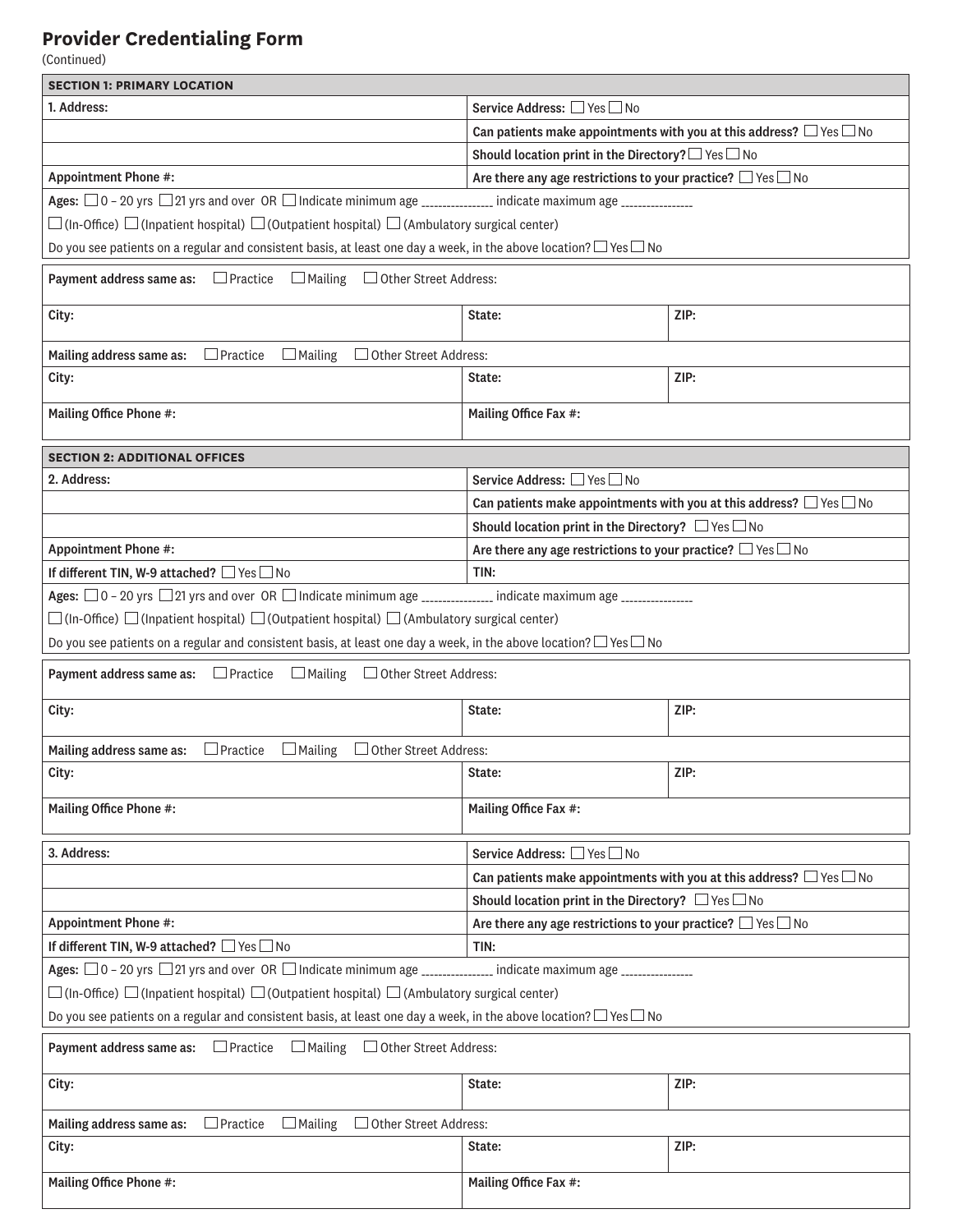(Continued)

| 4. Address:<br>Service Address: □ Yes □ No<br>Can patients make appointments with you at this address? $\Box$ Yes $\Box$ No<br>Should location print in the Directory? $\Box$ Yes $\Box$ No |                                                                                                                             |  |  |  |  |
|---------------------------------------------------------------------------------------------------------------------------------------------------------------------------------------------|-----------------------------------------------------------------------------------------------------------------------------|--|--|--|--|
|                                                                                                                                                                                             |                                                                                                                             |  |  |  |  |
|                                                                                                                                                                                             |                                                                                                                             |  |  |  |  |
| <b>Appointment Phone #:</b><br>Are there any age restrictions to your practice? $\Box$ Yes $\Box$ No                                                                                        |                                                                                                                             |  |  |  |  |
| If different TIN, W-9 attached? □ Yes □ No<br>TIN:                                                                                                                                          |                                                                                                                             |  |  |  |  |
|                                                                                                                                                                                             |                                                                                                                             |  |  |  |  |
| Ages: $\Box$ 0 - 20 yrs $\Box$ 21 yrs and over OR $\Box$ Indicate minimum age ______________________ indicate maximum age __________________                                                |                                                                                                                             |  |  |  |  |
| $\Box$ (In-Office) $\Box$ (Inpatient hospital) $\Box$ (Outpatient hospital) $\Box$ (Ambulatory surgical center)                                                                             |                                                                                                                             |  |  |  |  |
| Do you see patients on a regular and consistent basis, at least one day a week, in the above location? $\Box$ Yes $\Box$ No                                                                 |                                                                                                                             |  |  |  |  |
| <b>Payment address same as:</b> $\Box$ Practice $\Box$ Mailing $\Box$ Other Street Address:                                                                                                 |                                                                                                                             |  |  |  |  |
| ZIP:<br>City:<br>State:                                                                                                                                                                     |                                                                                                                             |  |  |  |  |
| □ Other Street Address:<br>$\Box$ Practice<br>$\Box$ Mailing<br>Mailing address same as:                                                                                                    |                                                                                                                             |  |  |  |  |
| ZIP:<br>City:<br>State:                                                                                                                                                                     |                                                                                                                             |  |  |  |  |
| Mailing Office Phone #:<br>Mailing Office Fax #:                                                                                                                                            |                                                                                                                             |  |  |  |  |
| 5. Address:<br>Service Address: □ Yes □ No                                                                                                                                                  |                                                                                                                             |  |  |  |  |
| Can patients make appointments with you at this address? $\Box$ Yes $\Box$ No                                                                                                               |                                                                                                                             |  |  |  |  |
| Should location print in the Directory? $\Box$ Yes $\Box$ No                                                                                                                                |                                                                                                                             |  |  |  |  |
| <b>Appointment Phone #:</b>                                                                                                                                                                 |                                                                                                                             |  |  |  |  |
|                                                                                                                                                                                             | Are there any age restrictions to your practice? $\Box$ Yes $\Box$ No                                                       |  |  |  |  |
| If different TIN, W-9 attached? □ Yes □ No<br>TIN:                                                                                                                                          |                                                                                                                             |  |  |  |  |
| Ages: $\Box$ 0 - 20 yrs $\Box$ 21 yrs and over OR $\Box$ Indicate minimum age ______________________ indicate maximum age __________________                                                |                                                                                                                             |  |  |  |  |
| $\Box$ (In-Office) $\Box$ (Inpatient hospital) $\Box$ (Outpatient hospital) $\Box$ (Ambulatory surgical center)                                                                             |                                                                                                                             |  |  |  |  |
| Do you see patients on a regular and consistent basis, at least one day a week, in the above location? $\Box$ Yes $\Box$ No                                                                 |                                                                                                                             |  |  |  |  |
| $\Box$ Practice<br>$\Box$ Mailing<br>□ Other Street Address:<br>Payment address same as:                                                                                                    |                                                                                                                             |  |  |  |  |
| ZIP:<br>City:<br>State:                                                                                                                                                                     |                                                                                                                             |  |  |  |  |
|                                                                                                                                                                                             |                                                                                                                             |  |  |  |  |
| Mailing address same as:<br>$\Box$ Mailing<br>□ Other Street Address:<br>$\Box$ Practice<br>ZIP:<br>City:<br>State:                                                                         |                                                                                                                             |  |  |  |  |
|                                                                                                                                                                                             |                                                                                                                             |  |  |  |  |
| Mailing Office Phone #:<br>Mailing Office Fax #:                                                                                                                                            |                                                                                                                             |  |  |  |  |
| 6. Address:<br>Service Address: □ Yes □ No                                                                                                                                                  |                                                                                                                             |  |  |  |  |
|                                                                                                                                                                                             | Can patients make appointments with you at this address? $\Box$ Yes $\Box$ No                                               |  |  |  |  |
| Should location print in the Directory? $\Box$ Yes $\Box$ No                                                                                                                                |                                                                                                                             |  |  |  |  |
| Are there any age restrictions to your practice? $\Box$ Yes $\Box$ No<br><b>Appointment Phone #:</b>                                                                                        |                                                                                                                             |  |  |  |  |
| If different TIN, W-9 attached? □ Yes □ No<br>TIN:                                                                                                                                          |                                                                                                                             |  |  |  |  |
|                                                                                                                                                                                             |                                                                                                                             |  |  |  |  |
| $\Box$ (In-Office) $\Box$ (Inpatient hospital) $\Box$ (Outpatient hospital) $\Box$ (Ambulatory surgical center)                                                                             |                                                                                                                             |  |  |  |  |
|                                                                                                                                                                                             | Do you see patients on a regular and consistent basis, at least one day a week, in the above location? $\Box$ Yes $\Box$ No |  |  |  |  |